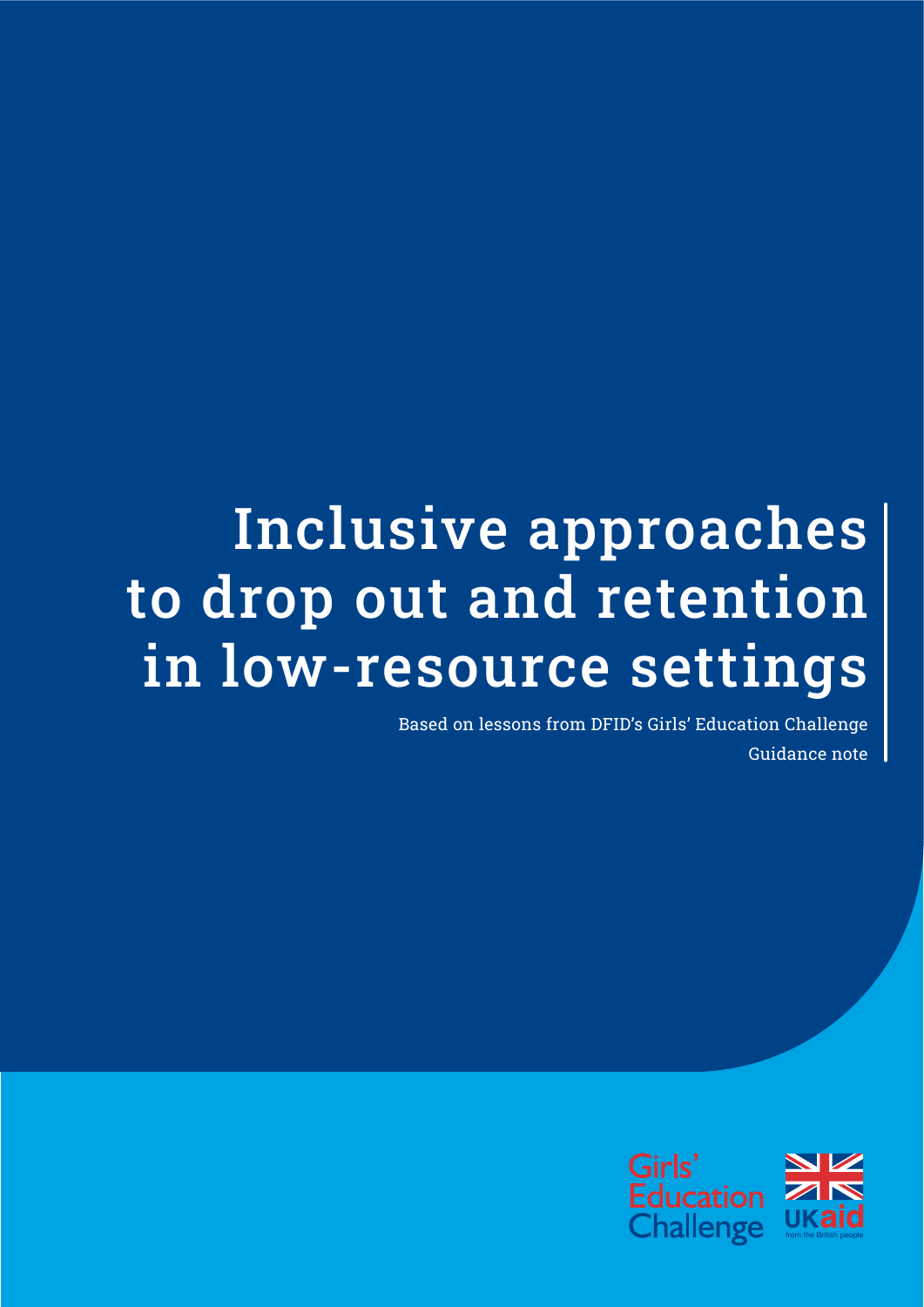# Inclusive approaches to drop out and retention in low-resource settings

Based on lessons from DFID's Girls' Education Challenge

Guidance Note

Rachel Booth July 2020

# Foreword

Children from marginalised backgrounds, those living in extreme poverty, migrants, ethnic minorities, and those impacted by conflict or those with disabilities, face the greatest difficulties in accessing and staying in education.<sup>1</sup> DFID's UK Aid strategy states, "*the government will lead the world in implementing the Leave No One Behind Promise*".<sup>2</sup>

Putting this global commitment into practice through fractured or strained local-level education systems can be a challenge. This guidance note shares lessons learned from DFID's Girls' Education Challenge (GEC)<sup>3</sup> programme on retention systems that work to provide visibility and support to marginalised girls in challenging contexts who are at risk of drop out from education.

Definitions of 'drop out' vary and parameters are usually set locally. Within this guidance note, 'drop out' refers to withdrawal from education, learning or regular extracurricular activities. Patchy attendance at any of these spaces would indicate someone "at risk of drop out". Permanent drop out should refer to national definitions, but is usually indicated by several months of disengagement.

Before the COVID-19 pandemic, 130 million girls were out of school. Studies have shown that COVID-19 may increase exclusions by a further 10 million secondary school age girls.<sup>4</sup> Nearly all of these girls live in low-income countries, where girls are still one and a half times more likely than boys to be excluded from primary school. Intersecting inequalities, challenging environments and inadequate policy delivery created a complex backdrop for poor attendance and drop out even before the COVID-19 pandemic.

The local-level student retention system model illustrated in this guidance note is centred around school-based attendance systems in low-resource settings. However, it can also be applied to informal or community education settings. Although these systems are built around data, they rely on a well-defined network of people who are clear on their roles. Many practitioners have introduced digital solutions to help capture and analyse data. While digital solutions can help, they should not be the primary consideration. A strong human ecosystem is the most important part of the system.

Due to school shutdown during the COVID-19 pandemic, we have seen these systems temporarily shift to be centred around households instead of schools, as education networks attempt to maintain support and continue education remotely. As countries consider how to safely re-build and re-start education systems in these altered learning environments, they are considering how best to support marginalised girls back to school.<sup>5</sup> The local networks highlighted in this paper are a vital lifeline in maintaining contact with girls while schools are shut. They are also a crucial support system that can be activated to ensure girls return to schools when they reopen.

As the source of data for this note is the GEC, the focus is on girls in particular with an intentional intersectional approach to ensure that systems and adaptations reflect the varied experiences of marginalised girls. However, this system can be applied in any education programme in a low-resource setting and could be used to support all children.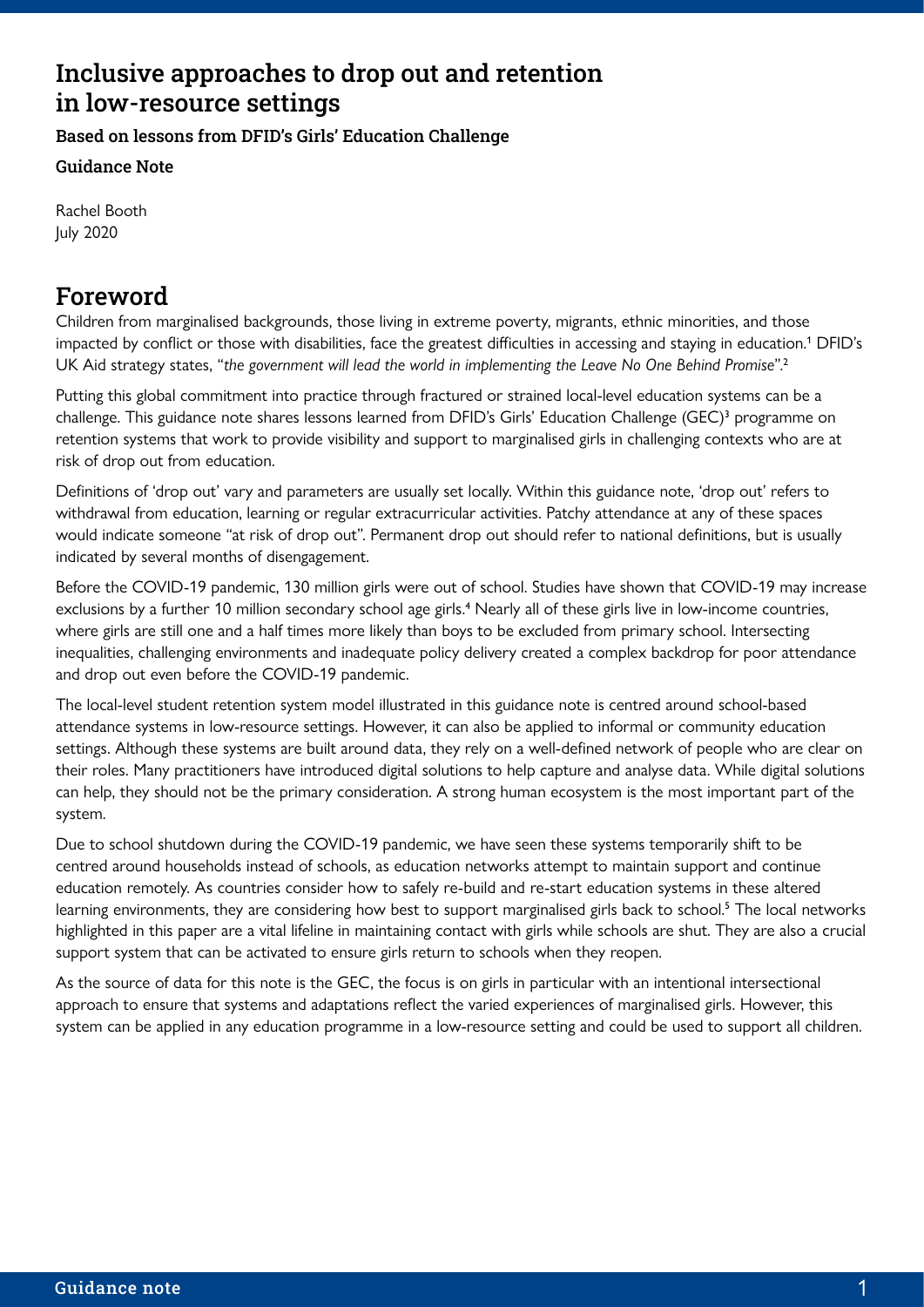#### Who is this guidance note for?

The key audience is education actors working in low-resource settings. These include ministries of education, schools and externally funded education actors such as non-governmental organisations (NGOs). The nature of partnerships with externally funded bodies is usually one of short-term investment to build capacity of the system to be sustainable in the long term. Lessons learned in this guidance note are drawn from the perspective of education-focused NGOs funded through the GEC. However, this guidance note is positioned to acknowledge that the responsibility for these systems is with local ministries, community committees and schools, with support from NGOs.

# Local-level student retention system



Figure 1: Local-level student retention system model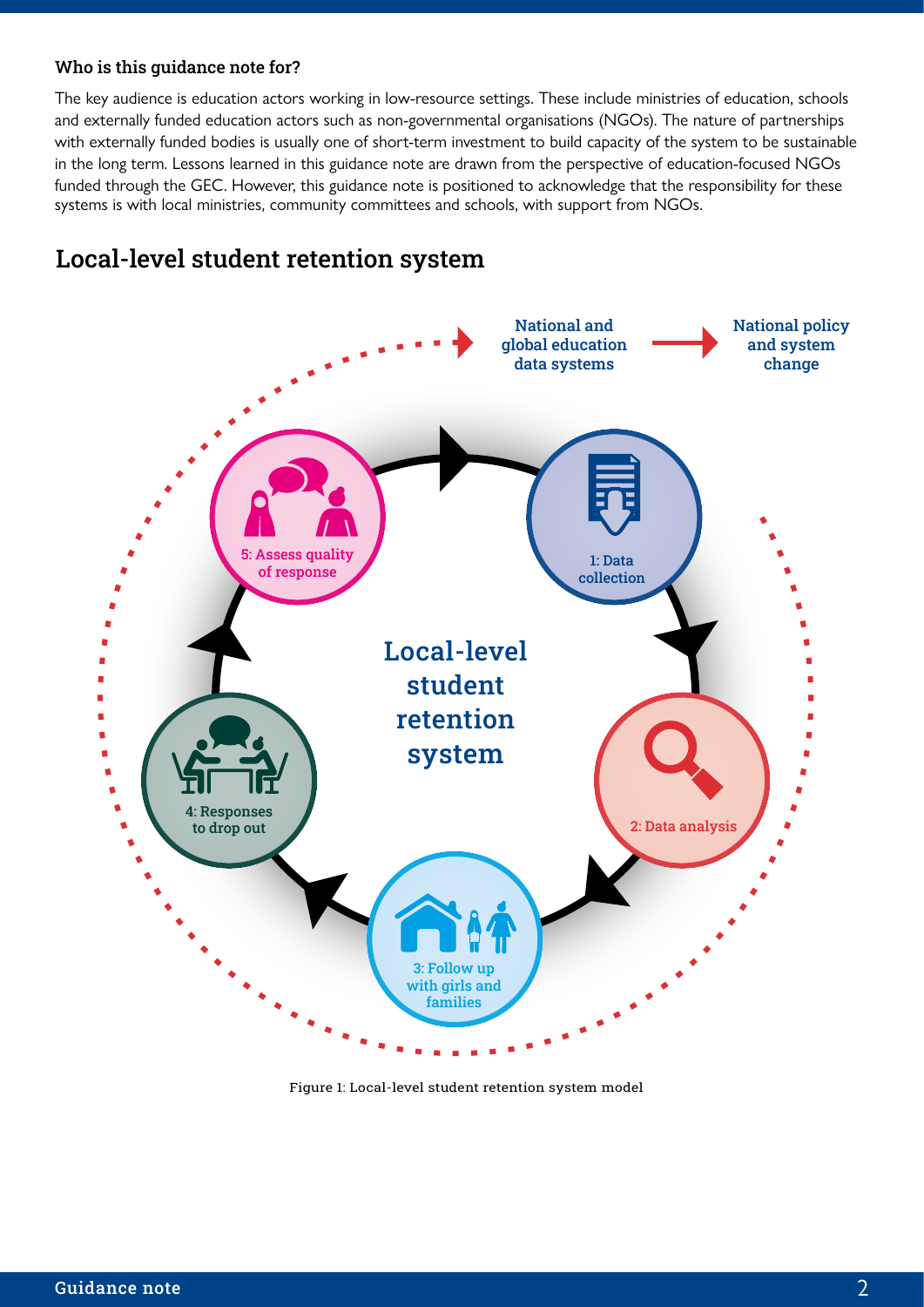#### Overarching lessons learned from the GEC on designing retention models

● Any proposed activity to strengthen student retention systems should complement existing local ministry data collection and response systems that address attendance and drop out from formal schools or other education provisions. Data flows to and from other relevant ministries that provide health or social support create a stronger referral and response system.

● Retention systems take several months to be designed and set up. Stakeholders need to be engaged for each phase of the cycle, people need to be trained in how to use the new systems, and testing and system adjustment will be required. However, for rapid-onset emergencies there are aspects of this system which can be set up quickly to create a support network while school-based systems are not operating fully.

● Successful systems rely on a strong human ecosystem, with one group having oversight and responsibility of the whole model that draws in stakeholders at different phases. Experience from the GEC points to the benefit of this group being positioned within the community, with male and female representatives of diverse groups from the local community working closely with the school, local ministries and supported by project staff. Clear descriptions of roles and responsibilities are needed for each role in the system.

● In environments of widespread deprivation or poverty, systems that only provide individual responses may not address the systemic issues that affect the attendance of many educationally marginalised children. Lighter touch, but reliable data systems can be used for group or universal responses to address issues that affect many children. If positioned carefully within a strong human ecosystem, these data sets are incredibly valuable to trigger appropriate follow up.

• The timeframe within which responses are triggered is significant. Embedding data review and response processes into fortnightly or monthly cycles allows issues to be addressed before poor attendance patterns become entrenched and irreversible.

● Systemic response to poor attendance will require multiple activities at different levels with varied audiences. Creating enabling environments for girls to attend school will involve addressing norm change around gender roles, challenging attitudes towards violence and championing the rights of children with disabilities to education. These will need to complement more practical solutions to addressing barriers such as support to address fees, transport and appropriate language materials.

● Data on marginalised groups is often missing in large data sets at national level as marginalised populations may not have access to the devices that are used in large-scale data collection initiatives or are missed in other survey systems. Data collected through local-level retention systems is therefore valuable for addressing gaps on information about marginalised girls and communities. Ensuring that data content and analysis can feed into existing education or health system data-capture systems is a key advocacy entry point with local ministries.

● Local retention networks are a vital resource for wellbeing and learning support while schools are shut. They will continue to perform a significant role once schools reopen to support the reintegration to school for many marginalised girls.

# Retention system steps

# Step 1: Data collection

**Who is responsible?** Teachers and school administrators are responsible for maintaining accurate attendance registers and databases.

#### What data should be included in retention systems?

**Considerable research has explored what issues can affect attendance**, the impact this has for learning and which groups of girls are more likely to drop out of school. However, as much of this analysis was completed as part of large-scale evaluations at the end of education programmes it is not always helpful in predicting who is likely to drop out.

There is rarely a single reason that leads to drop out. Poor attendance that eventually leads to drop out is a more dynamic process. It involves a mix of:

 ● **Geographic and individual characteristics** including distance to school, ethnicity, disability status and language variations for teachers and children.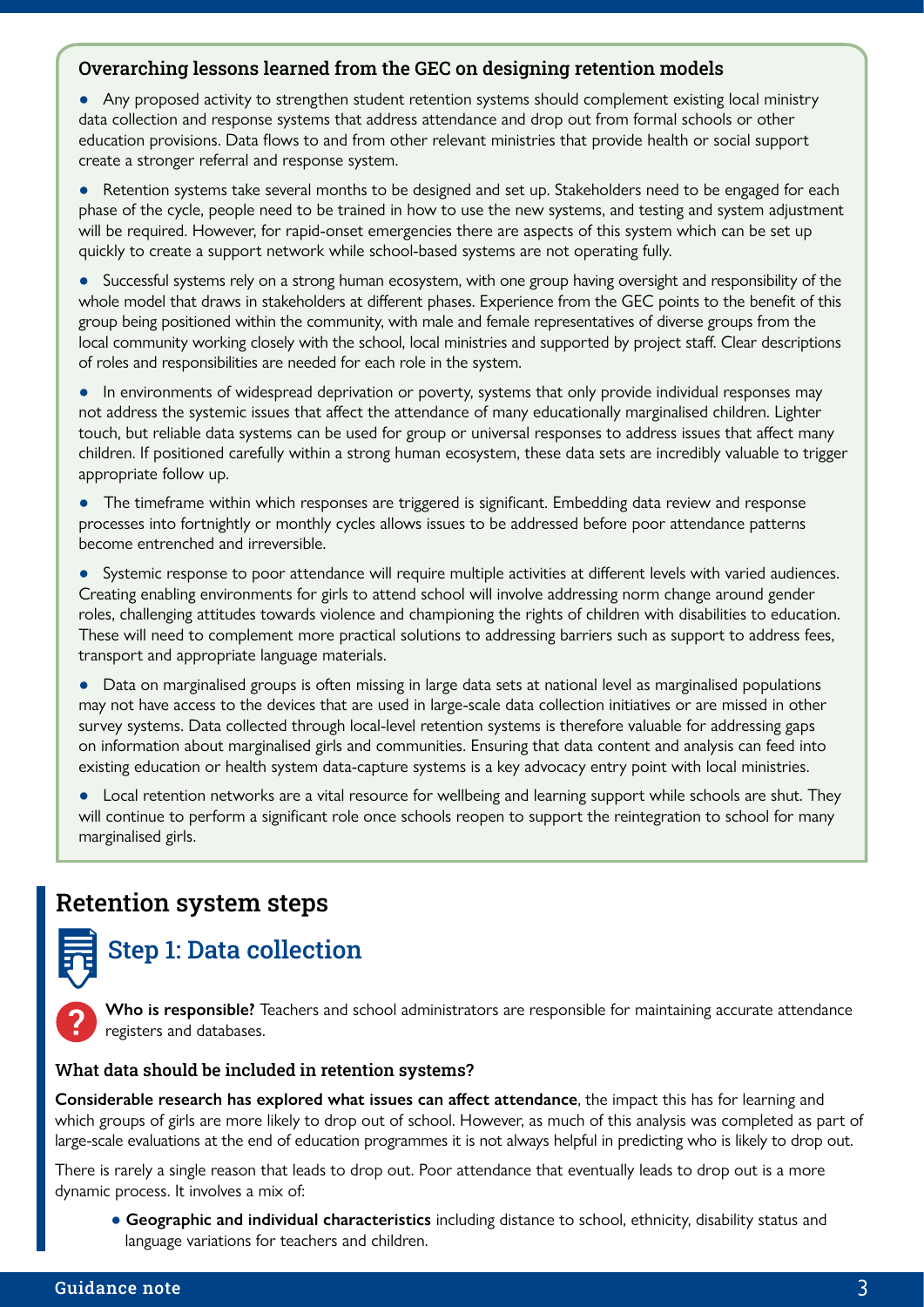- **Social norms** and expectations around girls' education held by all actors in girls' environments from families and communities to teachers and policy makers.
- **Family circumstances** such as poverty, orphanhood, numbers within one household, parental levels of education, burden of care during crises and seasonal migration.
- **School environment** including safety on the way to school and in school, gender responsiveness of teaching, welfare or learning support offered, training and provision of inclusive education.
- **Policy and external environment** including varied strength of policy implementation to support marginalised girls, physical access restrictions for girls with impairments, seasonal variations, conflict and health crises.<sup>6</sup>

Hence, it is important not to put too much emphasis on a child's characteristics as predictors of drop out.<sup>7</sup>A comprehensive approach to analysing and responding to what might be influencing poor attendance in real time is required.

**The most relevant data to collect to indicate which children are** '**at risk of drop out**' **are those which highlight current experience**, such as attendance, academic performance or classroom engagement. Using identity characteristics as proxy indicators for children being 'at risk of drop out' risks making broad reaching assumptions that all children with the same characteristics will have the same barriers to education.

**Attendance data records need to differentiate between authorised and non-authorised absences**. It is important to specify how this information should be recorded in registers or school management systems. Clarity on what qualifies as an 'authorised absence' (for example, a short-term illness) should be included in the attendance data capture system.

**Experience of early warning systems**<sup>8</sup> **(EWSs) in low-income settings** suggests approaches that only focus on the individual in countries of widespread deprivation and poverty can reduce absenteeism but not drop out as that requires addressing larger-scale issues.<sup>9</sup> While some of the elements for EWSs may exist in some low-resource settings, it comes with a high demand on resources for follow up and individual case management. In low-resource settings, addressing common issues at a more systemic level will impact many educationally marginalised girls in the short term and will create more sustainable, inclusive environments in the future.

#### How different levels of data are used to inform responses

The responsive retention system illustrated below highlights how simpler attendance data-capture systems can be valuable and impactful for broader groups. It shows how responses are designed based on data from registers and consultation.



Figure 2: Data-driven retention system (Adapted from Ryan and Brattman (2012), Heppen (2010), National Educational Welfare Board (n.d.) and UNICEF (2017))

#### Lessons from the GEC

● **Encouraging and motivating teachers to collect accurate registers** is a particularly important investment. Data from registers is the foundation of any retention system. Spot checks by community committees or project staff can assure quality. Teachers and school administrators must have visibility of the whole retention system so they see the value of their contribution and how this data can be used.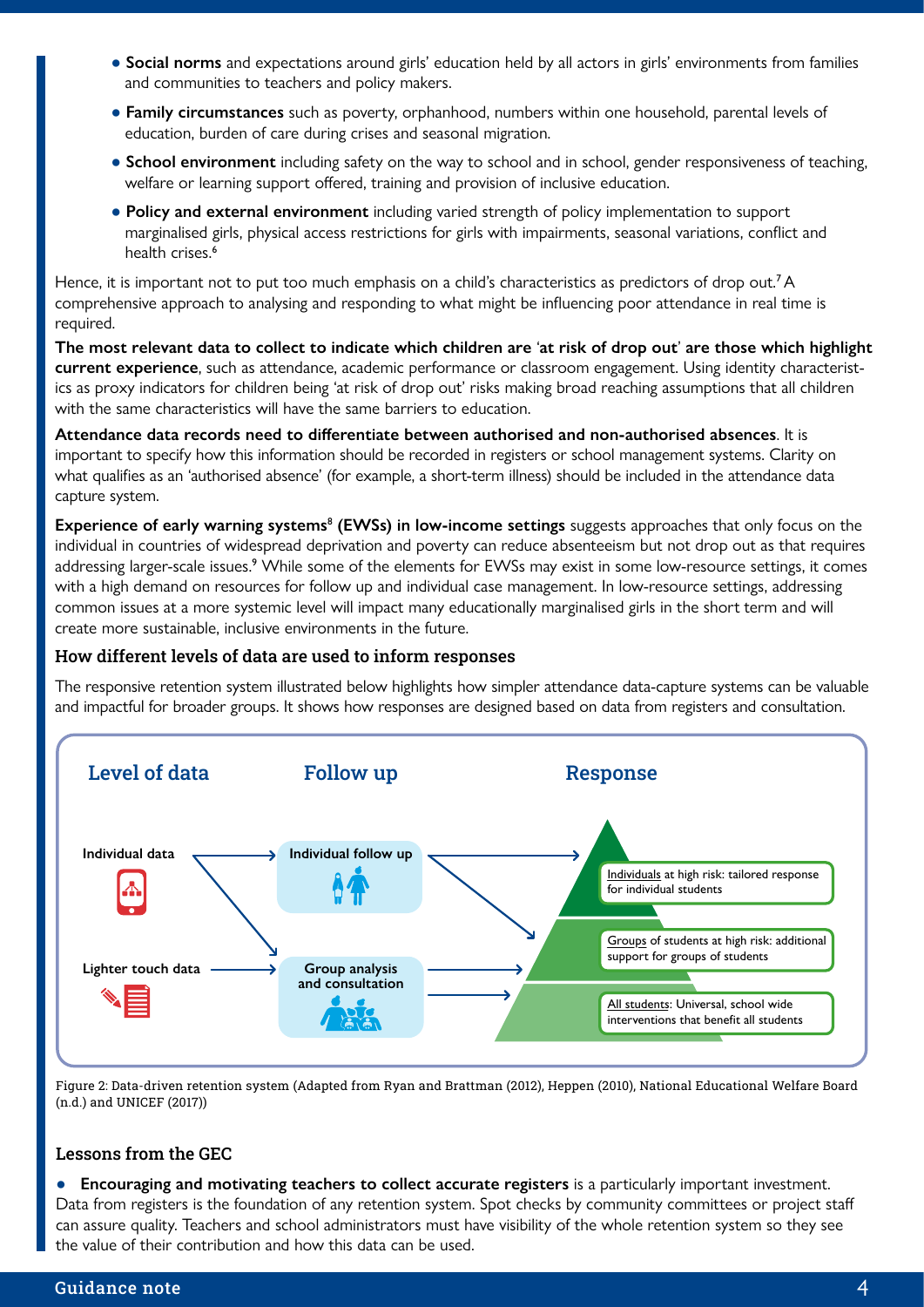**Other key data points should supplement attendance data** to enable more detailed analysis of patterns. Simple sex-disaggregated headcounts that can be attributed to age/grade levels and/or more individualised data on absenteeism of children from disadvantaged groups, including those with any special educational needs, are both valid.

● **Data needs to be fit for purpose and matched to available resources**. There is no need to collect extensive individualised data unless the system has the resources to respond to and manage any issues highlighted. Lighter data collection methodologies still have significant value if they are part of a comprehensive system for review and follow up.

● **It is important to collect information on boys' attendance too**, even if the projects are focussing on girls. This data helps to illustrate whether patterns are gender specific or universal to the whole school population.

**There are many digital solutions that can be used to record attendance data**. The most popular platform used by the GEC is the [KoboToolbox,](https://www.kobotoolbox.org/)<sup>10</sup> which can be used to enter aggregated headcount data as well as attendance data from surveys with students or caregivers. While surveys are not a substitute for attendance registers, they can be used to validate their results. Surveys with caregivers and students can collect retroactive information on the number of days students were absent during the past week. Class photos can also be used by community monitors to assess attendance through time. Biometric solutions that use facial recognition or fingerprint technology have been used to track attendance in school contexts in Haiti, Kenya and India but they are often controversial in conflict-affected settings due to the sensitive nature of collecting personal data. Relying only on paper registers can be problematic. Clarifying inaccurate entries can be labour intensive for enumerators to check for accuracy.

● **In the absence of school registers** during times of sudden school closure, mobile phone-based surveys or WhatsApp messaging can be used to maintain contact and assess continued engagement. Non tech-based solutions should also be considered for girls in settings with no access to mobile phones or other technology, or who have a disability that means access to or use of standard technology is difficult.

Attendance records for study groups or after school clubs can also be used as a measure for engagement by girls, but these do not give visibility of engagement in mainstream education and what might be happening at school which would ideally be used to supplement this picture.

#### Case studies: Data collection methods

**Kenya Equity in Education Project (KEEP).** World University Service of Canada used a unique identifier to track individual girls, with information on their home and parents' contact details. Due to the potentially mobile nature of beneficiaries in the refugee camp setting, this is necessary for tracking girls if they move from one location to another. Monthly or termly cash transfers are then linked to attendance data, with bonuses given on top of standard cash transfers if girls have high attendance in the previous term.

**REALISE**, **DRC.** Save the Children records data by scanning project-developed absence registers with optical mark recognition software. This data includes a unique student identifier, sex, class, date and school alongside the absence pattern. This is analysed by project staff every two weeks and given back to the school management and parent support group for review and follow up.

**GEARR-ing Up for Success After School**, **Uganda.** Promoting Equality in African Schools (PEAS) has introduced a new SchoolTool+ digital platform to collect individual student data. This includes information about distance travelled to school, special educational needs (including using the [Washington Group short set of](http://www.
washingtongroup-disability.com)  [questions](http://www.
washingtongroup-disability.com)),<sup>11</sup> numbers in the household and indicators of economic status alongside students' attendance and academic performance. To ensure this data is maintained, PEAS has shared the responsibility with each class teacher rather than it being the responsibility of one data-entry person.

#### Case studies: Motivating teachers and schools to maintain accurate registers

**GEARR-ing Up for Success After School**, **Uganda.** PEAS displays attendance reports analysed by various dates or characteristics in common places such as staff rooms to help teachers see trends in attendance and showcase the value of attendance tracking and analysis.

**Supporting the Education of Marginalised Girls in Kailali**, **Nepal.** Mercy Corps is encouraging accurate administration and registers through a cash grant scheme that is given to schools to invest in infrastructure. Accuracy is assessed through periodic spot checks conducted by the project.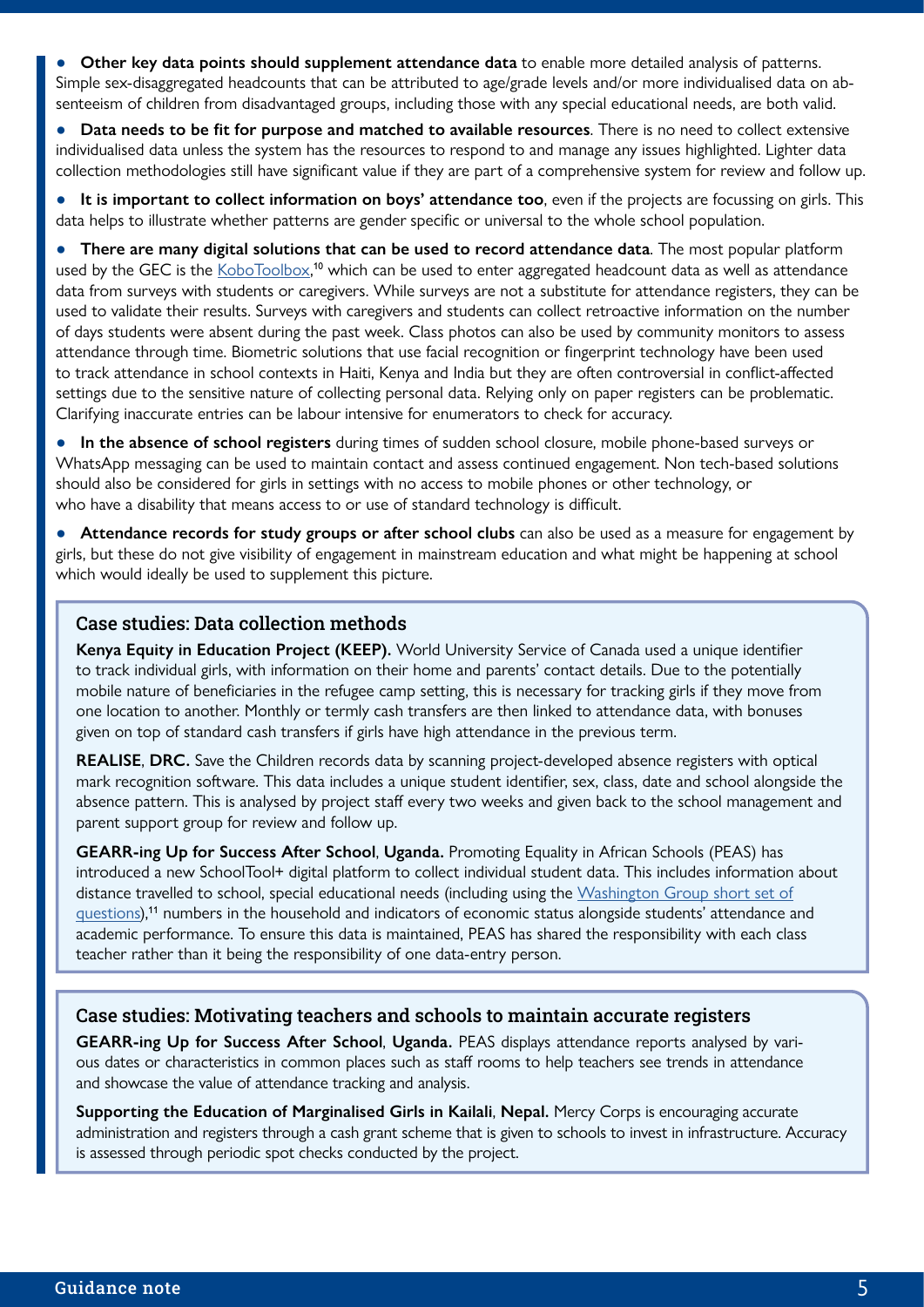Step 2: Data analysis

**Who is responsible?** Community education committees (CECs) that connect schools with families have proven to be the most sustainable and effective model for owning analysis of attendance data and follow up actions. These groups need to work closely with local education authorities, school administrators or school management committees to agree how data is collected and responded to. Education NGOs may give support.

#### Lessons from the GEC

● **Positioning responsibility within community structures creates a group of locally based champions** working towards the aim of ensuring girls' continued access and engagement in education. This collective communitybased body can contribute to significant norm change around prioritising education for girls as it addresses the practical and strategic barriers to girls' education.

● **Clarity on what triggers a response** needs to be agreed as well as the timing of the next phase of action. The threshold will vary when looking at individual data versus broader data across classes or whole schools. It may also vary across formal or informal education settings.

 - **Review of individual patterns of attendance** should be completed on a weekly or monthly basis may flag, for example, when there are three days of unaccounted absence in one week, or eight days over a month.

 - **Analysis of class or school attendance patterns** will require a longer timeframe, for example by month or term. Patterns may emerge such as: Does attendance drop on market days? During the dry/wet season? At harvest time? Are particular classes revealing low attendance? Is this due to regular teacher absence or use of corporal punishment? Are age/grade or gender-related patterns emerging? Engaging school management committees in this discussion is important. They need to be involved in potential solutions.

#### Case studies: Who should own analysis of attendance data?

**Improving Girls' Access through Transforming Education (IGATE)**, **Zimbabwe.** World Vision has trialled both school and community-owned systems and found that analysis and follow up was much better positioned within the communities where children live. Overloaded teachers struggled with the additional responsibility of individual follow up, support and referral. World Vision developed a [training manual](https://careint.uk/IGATE-mothersgroup-manual-PDF) to train mothers' groups to fulfill this crucial support role.

**Adolescent Girls' Education**, **Somalia,** has evolved its model of data analysis from project-owned to community structures. Project investments have been made to support community-driven monitoring systems and district education officials through training and coaching on record keeping and attendance tracking. CECs are elected at community level and aim to represent the diversity of the community which they support. AGES developed a [training manual](https://careint.uk/CEC_Training_Manual_Puntland) for these groups in collaboration with the government, which has been scaled up for national use.

#### Case studies: When and how are responses triggered?

**Let our Girls Succeed (Wasichana Wetu Wafaulu)**, **Kenya.** Education Development Trust (EDT) has a system which sends an SMS alert to community health volunteers (CHVs) if there are more than three days of unexplained absence. Currently, data is being uploaded by a teacher coach but ultimately teachers will be uploading data into the system. CHVs visit the families to talk through issues and record the reason for absence which may range from needing to support a family business at the market, to long-term illness or pregnancy. Each CHV is connected to an average of 20 households.

**Supporting the Education of Marginalised Girls in Kailali**, **Nepal**. Mercy Corps has a sliding scale for what triggers a response with different target groups. 'In school' girls are flagged after one week of absence from girls' clubs against school registers. The 'out of school' cohort are reviewed over a two-week period of engagement with project activities. Mobilisers then follow up with girls and families to discuss reasons for absence.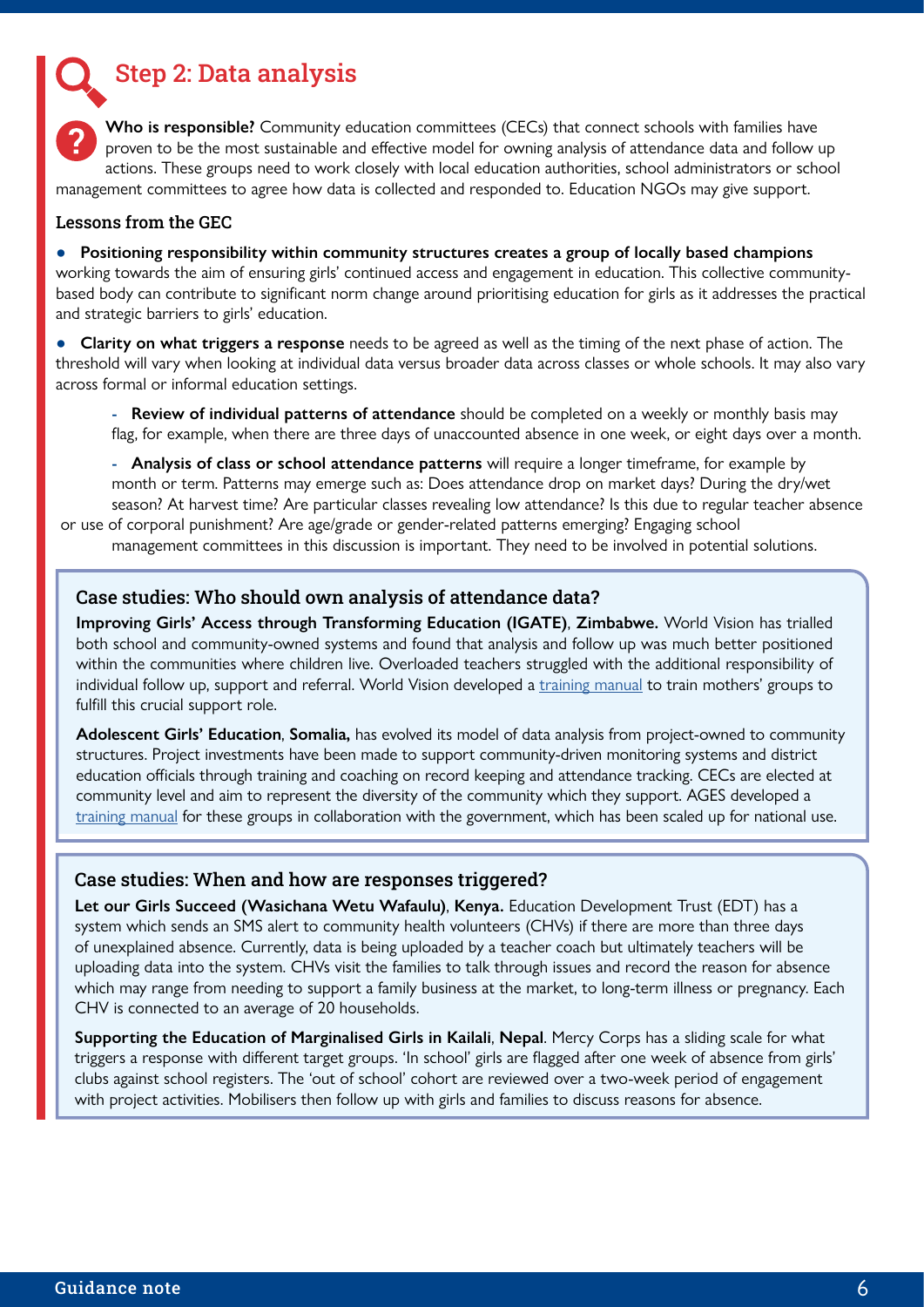# Step 3: Follow up with girls and families

**Who is responsible?** Community support workers (CSWs) (also known as community health volunteers, community mobilisers, mentors), teachers and community committees.

#### Lessons from the GEC

Initial contact should be made through parents/ **caregivers to gain consent, but contact should also be made with the girl directly** to understand the circumstances that have led to unexplained absence. Whoever is following up with girls and families around absenteeism should be sensitive to the potential for negative parental backlash directed at the girls. Mitigation measures should be taken to reduce these risks. In environments where schools are shut and follow up needs to be done remotely, it is important to adjust outreach activities that overcome digital limitations. Many girls and families may not have access to mobile phones or other technology so alternative methods to connect with these families should be explored.



**Girl-led action** should be included in tracking attendance as well as follow up support. Girls' groups are often among the first to notice that a peer is struggling to attend or about to drop out and outreach can be helpful, particularly if supported by mentors or a community group. Involving girls in exercises to review and interpret data can also provide valuable analysis and engagement, empowering them to be part of appropriate responses. Peer support can be particularly effective for girls facing mental health issues, such as anxiety or depression.

● **CSWs often function as counsellors** for families to address practical challenges, as well as to also discuss cultural norms and elevate the value of education. These discussions require a high level of negotiation and diplomacy skills, as well as clear and culturally sensitive messaging to discuss the role of education, the risks of early marriage and the pressure for girls to contribute to household income. Parents/caregivers are the gatekeepers of the girls' time and highly influence their future aspirations, so they must be involved in discussions about supporting their daughters' education. Norm change relies on personalised and more broadly socialised messages, so these conversations with parents/ caregivers must be recognised as a significant opportunity to challenge and start to shift attitudes and behaviours.

● **Training influential members of the community – such as religious leaders and older women – as CSWs** is particularly effective in addressing negative social norms contributing to drop out. These individuals have the social capital to address sensitive subjects such as early marriage or girls' mobility and are seen as legitimate, valid voices from within the community.

● **For lighter touch data-collection systems that do not have individualised data sets**, follow up can be done through broader conversations with groups within the community. These focus groups or community conversations should be divided by recognised 'subgroups' to allow for nuanced analysis of issues being highlighted, for example different age groups of girls and boys, girls from particular ethnic groups, young mothers and girls with disabilities.

- **CSWs must be familiar with the packages of support** and resources available to address issues as soon as possible, such as grants to support costs for materials, transport provision or childcare facilities for young mothers.
- **CSWs must be well trained in identifying safeguarding issues and be familiar with other services** to which girls and families can be signposted as issues are discussed.
- **Information collected from these meetings must be collated systematically and shared** with the community committee who will be able to carry out broader data and pattern analysis of reasons for poor attendance.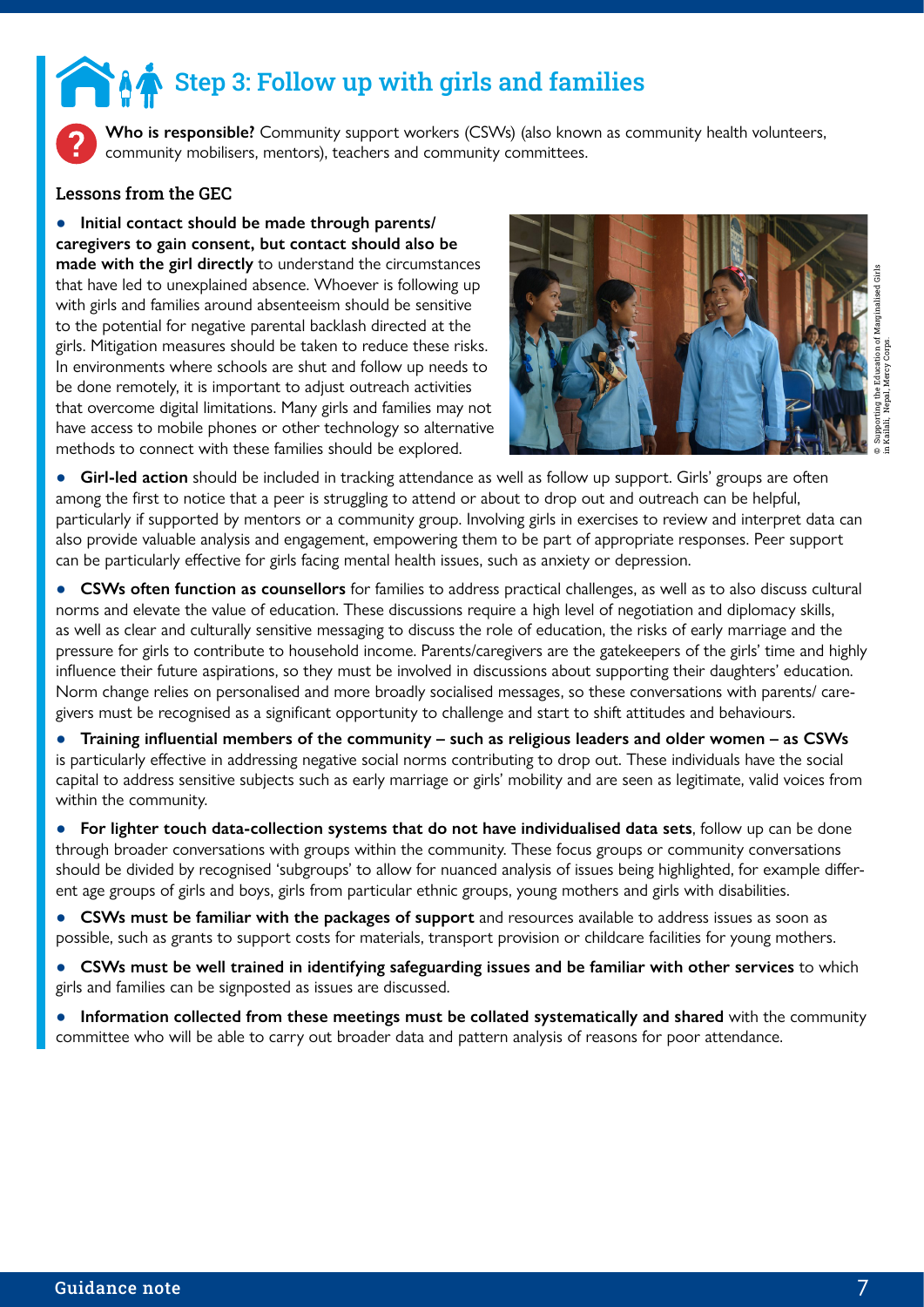#### Case studies: Engaging communities, families and girls in identifying reasons for poor attendance and drop out

**REALISE**, **DRC.** Save the Children hosts focus group discussions with stakeholders to discuss drop out. Community members highlighted socioeconomic and cultural reasons for drop out, for example, girls are expected to support small family businesses, do agricultural work or household chores. There is also pressure from families around early marriage. The role of parents not following up on poor attendance was a key cause identified by the group as the ultimate reason for drop out. Girls and parents reported that absences were due to hunger and fatigue caused by household chores.

**Adolescent Girls' Education**, **Somalia**, uses a girls' empowerment forum made up of local girls who encourage their peers to remain in school. Girls are encouraged to follow up with each other if their attendance starts to decline and flag cases where additional support is needed to prevent drop out, such as planned marriages or girls who are struggling with mental health issues. Girls' empowerment forums are supported by mentors on case management. They also provide input to the CEC on issues affecting girls' attendance and retention.

**Girls' Access to Education (GATE-GEC)**, **Sierra Leone.** Plan International has been working very closely with the parents of children with disabilities to raise the profile of the importance of education. Culturally, girls with disabilities have not always been encouraged to gain an education, so these attitudes are deeply rooted and require targeted messages by the project for families and communities to gain their support.

# Step 4: Responses to drop out

**Who is responsible?** Community committees and schools, who are informed by CSWs. They, in turn, are supported by education NGOs.

#### Lessons from the GEC

- **Step 4 requires analysis of quantitative data from attendance (Step 1) and the detailed information from follow up with girls or families (Step 3)** to reveal common issues that are emerging across the cohort. CSWs are encouraged to meet community committees regularly to discuss emerging issues to feed into decision making around suitable responses or advocacy at a community or regional level.
- **Responses should not just be positioned at one level but should include a blend of approaches to address universal and more nuanced responses**. Clarity on what level of support is offered through existing local systems or through the project informs the level of data that is collected at the start of the cycle and how to structure interviews in the follow up meetings with girls and families.

Responses to shift gender norms may target families, communities and religious or community leaders **with awareness raising activities** to create a more enabling environment for girls to be supported to continue with their education.

In contexts where widespread school closure **has occurred**, most children will miss the connection and provision offered by schools, so universal support for wellbeing, access to psychosocial support hotlines and learning could be made available. However, needs and access issues of different households should be considered. Previously held data systems can inform the adaptation of responses for families at particular risk of economic strain or girls with audio or visual impairments who may struggle to access widespread digital messages, for example.

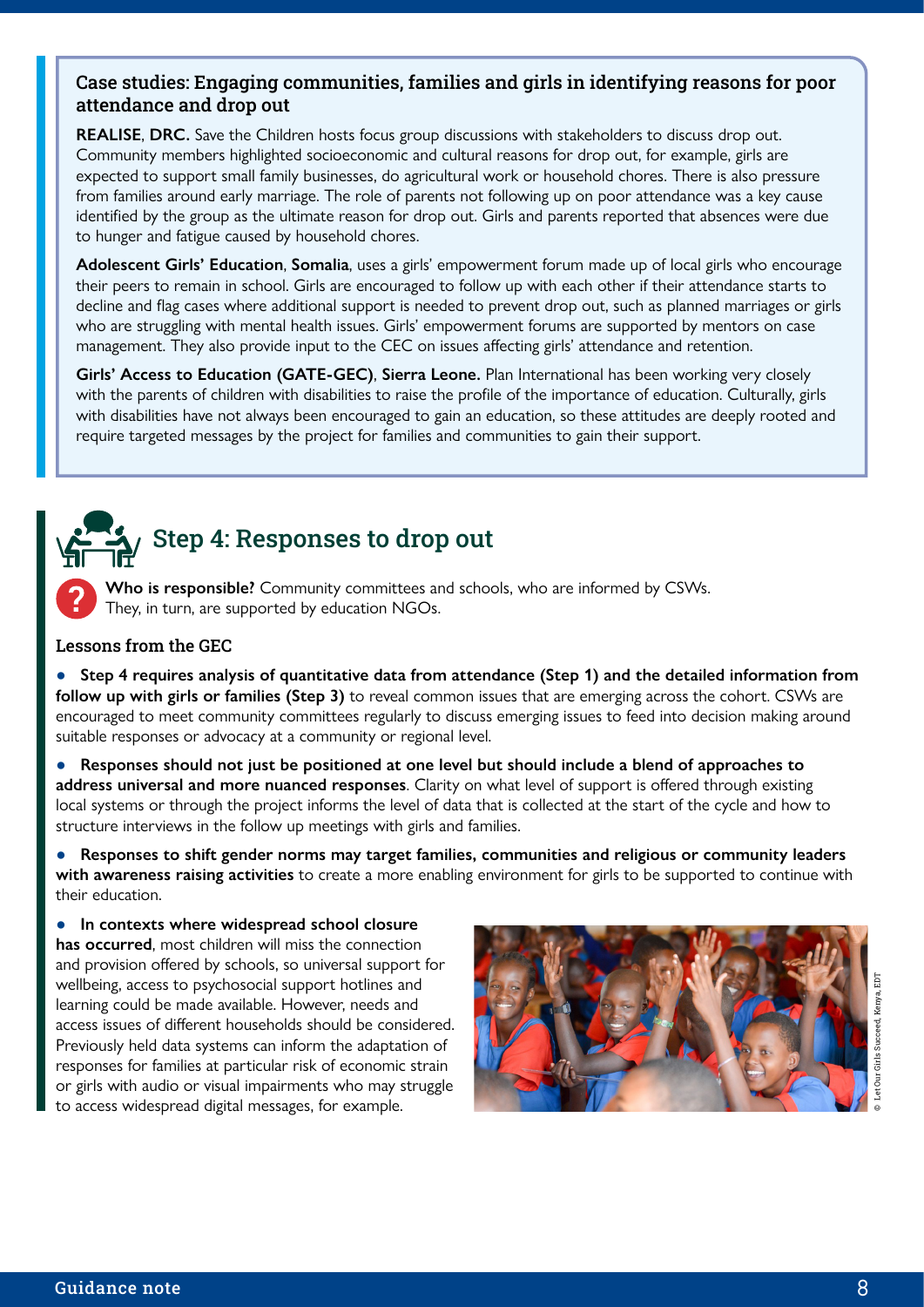### Case studies: Responses to data on barriers to attendance

These case studies show how GEC projects respond to data from their cohort on barriers to their attendance at the three different levels of the responsive retention system on page 4.

| <b>Individuals</b><br>at high risk           | Expanding Inclusive Education Strategies for Girls with Disabilities Kenya. Data generated<br>through household surveys indicates whether a girl may have an impairment which could affect<br>her engagement with education. Leonard Cheshire then addresses issues at multiple levels,<br>referring girls to the local health department to have a full diagnosis and response plan to address<br>some of their medical or physical needs on an individual basis. Leonard Cheshire is then able<br>to support practical aspects of inclusion for children with disabilities at a group level as well as<br>addressing broader attitude change towards disability inclusion at a universal level.<br>iMlango, Kenya. Avanti responds to a pregnancy through individual discussions with the girl's<br>parents and headteacher to negotiate her return to school after she has given birth. Parents are<br>requested to support childcare and the girl is given individual counselling to manage the process of<br>reintegrating with education.<br>Let our Girls Succeed (Wasichana Wetu Wafaulu), Kenya. EDT offers psychosocial<br>counselling and mentorship services for girls who have dropped out of school, with an<br>individualised education programme and support through catch up centres, bursary provision or<br>education materials. This individualised support aims to reintegrate girls into mainstream education<br>or help them transition to vocational training centres as appropriate. |
|----------------------------------------------|---------------------------------------------------------------------------------------------------------------------------------------------------------------------------------------------------------------------------------------------------------------------------------------------------------------------------------------------------------------------------------------------------------------------------------------------------------------------------------------------------------------------------------------------------------------------------------------------------------------------------------------------------------------------------------------------------------------------------------------------------------------------------------------------------------------------------------------------------------------------------------------------------------------------------------------------------------------------------------------------------------------------------------------------------------------------------------------------------------------------------------------------------------------------------------------------------------------------------------------------------------------------------------------------------------------------------------------------------------------------------------------------------------------------------------------------------------------------------------------------------------------|
| <b>Groups</b><br>of students<br>at high risk | Expanding Inclusive Education Strategies for Girls with Disabilities Kenya. Leonard<br>Cheshire became aware that several of the girls with disabilities that it was supporting had long<br>and complicated journeys to school which were impacting on their attendance and learning. It<br>established a bus system to make these journeys much easier.<br>Adolescent Girls' Education, Somalia's CECs realised that girls from pastoralist communities<br>struggled with seasonal absenteeism due to their livelihood. They have now been given partial<br>grants to support continued engagement. The criteria for partial grants was agreed by community<br>committees, prioritising girls whose families experienced multiple forms of exclusion. CECs follow<br>up with families of recipients to sensitise them on the prioritisation of education for girls and<br>teachers provide remedial support to girls.<br>Supporting the Education of Marginalised Girls in Kailali, Nepal. Mercy Corps collated<br>information from home visits that highlighted early marriage as a reason many of its girls were<br>dropping out of school. It launched a community campaign which included street theatre focusing<br>on the benefits of delaying marriage, as well as creating safe spaces through life skills classes for<br>girls to explore the issues around early marriage in a more personalised way.                                                                                              |
| All<br>students                              | Let our Girls Succeed (Wasichana Wetu Wafaulu), Kenya. EDT noticed significant patterns<br>of absence caused by two localised issues that needed to be addressed on a broad scale. Firstly,<br>children being expected to help their parents at the bi-weekly market that fell during the school<br>week. Secondly, attendance at burial ceremonies, which often involved two weeks of events.<br>Negotiation with community leaders on both these issues has meant that one of the two market<br>days has been moved to the weekend and children are now encouraged by community leaders to<br>attend school rather than burial ceremonies.<br>Educating Nigerian Girls in New Enterprises (ENGINE), Nigeria. Mercy Corps is adapting<br>its support during COVID-19 to promote basic hygiene education through social media and the<br>provision of handwashing facilities in all communities where the programme is being implemented.<br>It is also shifting learning onto radio, TV and social media platforms to address the lack of access<br>to schools during this period.                                                                                                                                                                                                                                                                                                                                                                                                                           |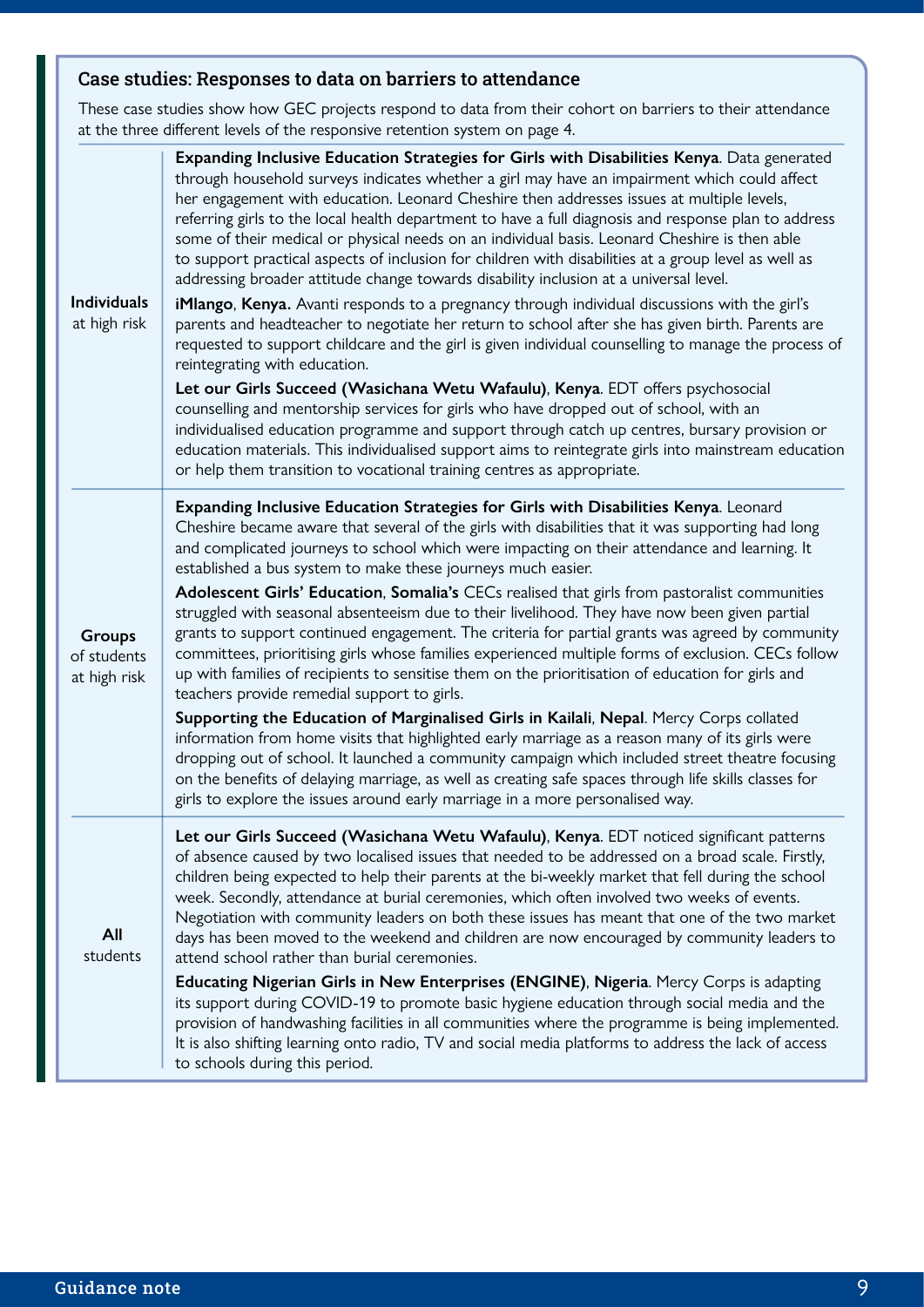

**Who is responsible?** Local education officers, CSWs and mentors supported by education NGOs to assess the effectiveness of support provided.

#### Lessons from the GEC

Feedback loops are vital to ensure that girls who have received support, either as a group or individually, are able to report if it has helped to improve their attendance. These can be channelled through CSWs on an individual basis or through focus groups within broader monitoring activities. Digital platforms can be used for this feedback, through mobile phone surveys for example, in circumstances where face-to-face communication is limited.

● **Analysis of individual and subgroup feedback should be done on a regular basis** to measure whether initiatives are having the intended impact leading to improved patterns of attendance and learning. Further iteration and adaptation of support options for individual or group responses needs to be made as feedback loops provide analysis of the effectiveness of interventions or support.

● **Allowing students a voice** in how system or group level initiatives are implemented encourages much greater engagement with initiatives. Creation of a student representative body can act as liaison between students and education support actors.

● **Acknowledging that power and unconscious bias** occur in any system, and considering how these may influence analysis and response, is important. Ensuring that decision making is transparent and that decision-making bodies are truly representative of the communities that are being worked with, helps to elevate issues that may be dismissed by actors who may have been working on the model and responses for some time. Gender and social inclusion training for all actors is helpful to recognise any power dynamics and unconscious bias that may exist with stakeholders in the system.

# Links to local ministries of education and broader information systems

**Consideration should be given to how this retention system could be co-created with local ministries** to feed into regional or national level education management information systems (EMIS), and decision-making forums. Information collected through these local-level systems is incredibly valuable for higher-level education ministry systems on the experience and support required to maintain marginalised girls in education.

**Co-development or refining of monitoring tools** applied by education officials with ministries of education is valuable to ensure their systems also track numbers of drop outs and the main reasons for drop out between, as well as within, academic years. Some countries may have limited resources to monitor schools regularly or may lack training for local officials to be able to apply tools and reflect on the data collected, so support for these systems may be well received and will make a significant contribution to the sustainability of systems beyond the life of externally funded activites.

**Using this body of evidence and data can be valuable for influencing and advocacy** of ministries to create a better enabling policy environment for specific groups of girls who may face systemic challenges to access education such as refugees, pastoralist communities or girls with disabilities.

#### Case studies: Using data to influence and inform ministries of education

**Expanding Inclusive Education Strategies for Girls with Disabilities Kenya.** Leonard Cheshire has used its data on disability prevalence and experience working with girls with disability to work with the local and national offices of the Kenyan Ministry of Education to develop its inclusive education strategy. This strategy has included better coordination with other health services, a programme of inclusive teacher coaching and training and the use of individualised learning plans to support girls with disabilities in mainstream schools.

**Supporting the Education of Marginalised Girls in Kailali**, **Nepal.** Mercy Corps has used its data to inform the local Ministry of Education's education development plan. Its data highlighted which geographic areas and which girls have been struggling with attendance and learning. This has resulted in a 300 to 400 % increase in budget in allocated areas that contributed to school meals, set up of libraries, laboratories and WASH (water, sanitation and hygiene) infrastructure.